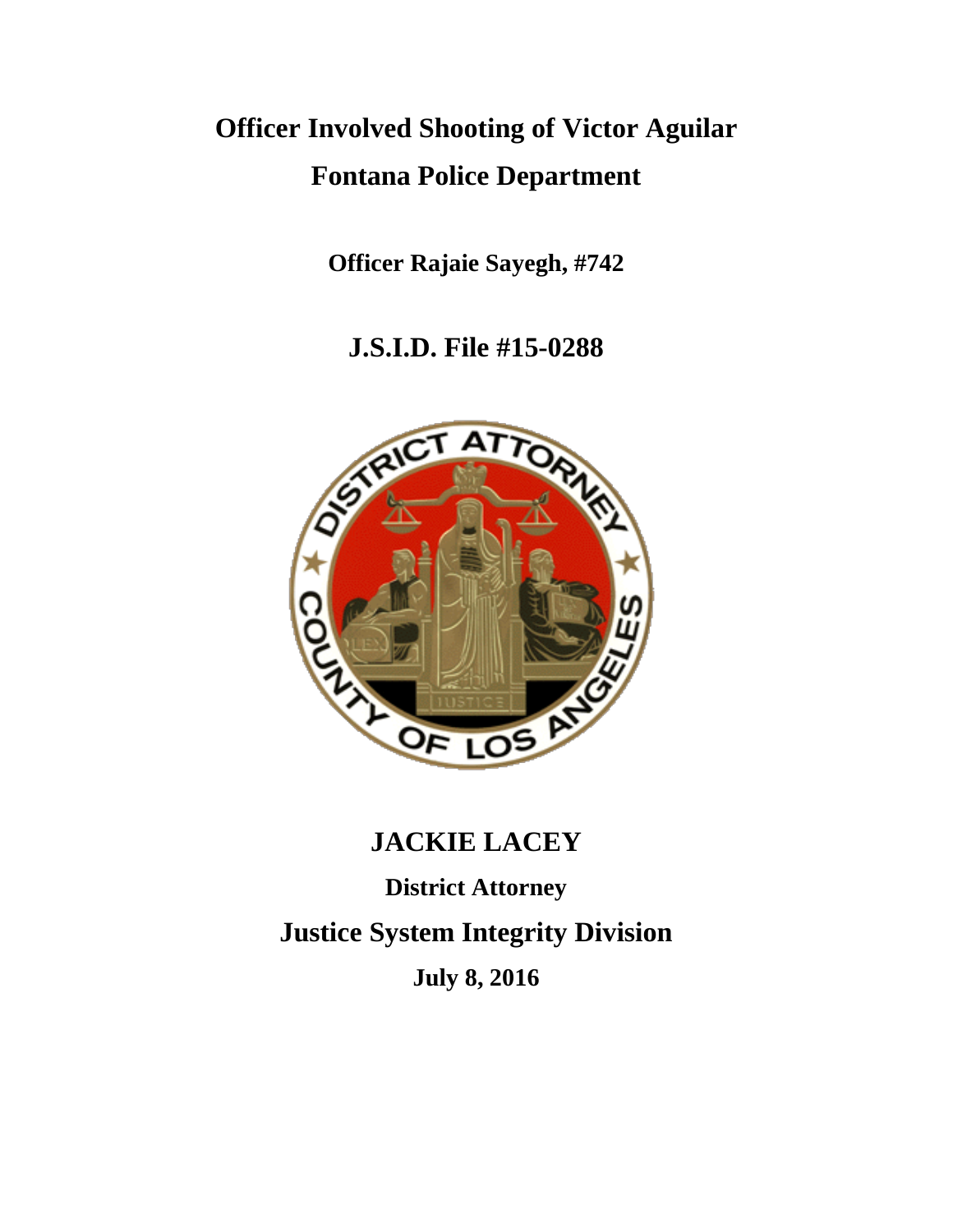#### **MEMORANDUM**

| TO:             | <b>CHIEF ROBERT W. RAMSEY</b><br>Fontana Police Department<br>17005 Upland Avenue<br>Fontana, California 92335                                                        |
|-----------------|-----------------------------------------------------------------------------------------------------------------------------------------------------------------------|
|                 | CAPTAIN WILLIAM P. HAYES<br>Los Angeles Police Department<br>Robbery-Homicide Division<br>100 W. First Street, 5 <sup>th</sup> Floor<br>Los Angeles, California 90012 |
| FROM:           | <b>JUSTICE SYSTEM INTEGRITY DIVISION</b><br>Los Angeles County District Attorney's Office                                                                             |
| <b>SUBJECT:</b> | <b>Officer Involved Shooting of Victor Aguilar</b><br>J.S.I.D. File #15-0288<br>F.P.D. File #15-10206<br>L.A.P.D. DR#1510-10309                                       |
| DATE:           | July 8, 2016                                                                                                                                                          |

The Justice System Integrity Division of the Los Angeles County District Attorney's Office has completed its review of the June 3, 2015, non-fatal shooting of Victor Aguilar by Fontana Police Department (FPD) Officer Rajaie Sayegh. We have concluded that Officer Sayegh acted lawfully in what he reasonably believed was the need for self-defense.

The District Attorney's Command Center was notified of the shooting at 2:45 p.m. on June 3, 2015. The District Attorney Response Team responded to the location. They were given a briefing regarding the circumstances surrounding the shooting and a walk-through of the scene.

The following analysis is based on investigative reports, firearms analysis reports, photographic evidence and witness statements submitted to this office by Los Angeles Police Department Robbery Homicide Detectives Chuck Knolls and Lisa Sanchez. The voluntary statement of Officer Sayegh was considered in this analysis.

#### **FACTUAL ANALYSIS**

The Fontana Police Department Narcotics Unit and the Drug Enforcement Administration (DEA) were conducting a joint investigation into narcotics activity. During the investigation, officers learned that a shipment of narcotics coming from Mexico was going to be delivered to a "stash house" residence at White Oak Avenue, Los Angeles, during the evening of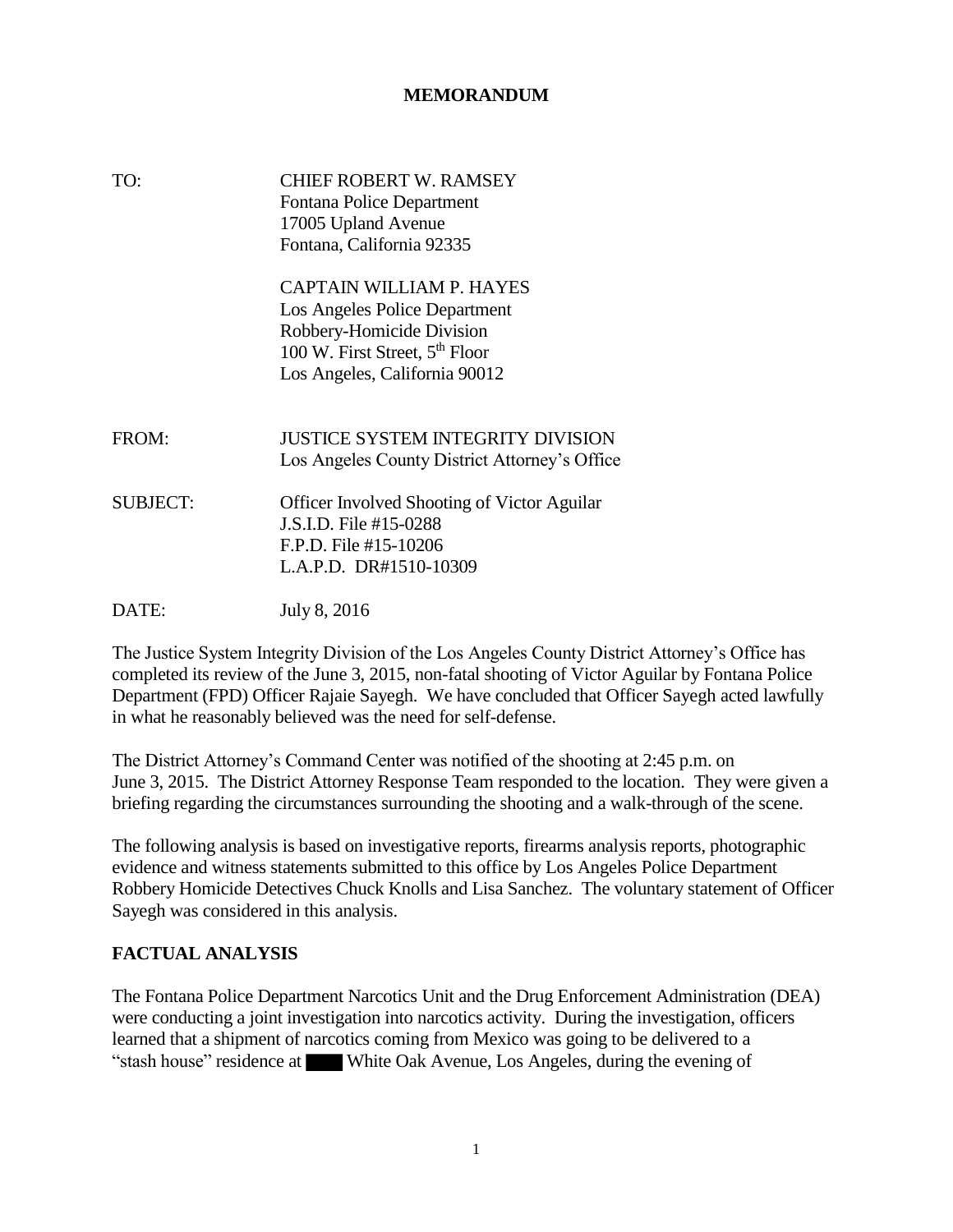June 2, 2015.<sup>1</sup> That location was under surveillance until 10:00 p.m. on June 2, 2015, when officers received information that the shipment would be delivered the following day. During the morning hours on June 3, 2015, officers received updated information that the shipment was not going to be delivered to White Oak Avenue, but that someone would pick up the shipment at the Comfort Inn, in the City of Bell Gardens. The following FPD officers responded to the location in unmarked undercover vehicles: Officers Rajaie Sayegh, Joshua Rodriguez, Jorge Rodriguez, Adam Sein and Corporal David Janusz.<sup>2</sup>

As the officers were conducting surveillance of the Comfort Inn, they saw a suspect, later identified as Victor Aguilar, driving a black Chevrolet Impala into the shopping mall parking lot adjacent to the Comfort Inn and park the vehicle.<sup>3</sup> Aguilar looked around and began to use his cell phone. As Aguilar was on his cell phone, a male Hispanic, also on his cell phone, carrying a fairly large package exited the Comfort Inn.<sup>4</sup> Officers believed this individual to be a courier of narcotics. Aguilar and the courier made eye contact with each other and the courier walked to Aguilar's car with the package and entered the passenger side. Aguilar drove the Impala out of the parking lot with the courier in the vehicle. Shortly thereafter, Aguilar drove back into the same parking lot and the courier exited the vehicle without the package. Aguilar then drove away. The courier was observed by officers talking on his cell phone.<sup>5</sup> Aguilar then drove "aggressively" from the parking lot to another lot nearby where he stopped the vehicle, exited and moved the package from the inside of the car to the trunk.<sup>6</sup>

Officers observed Aguilar enter the northbound 710 freeway. They followed Aguilar into the City of Los Angeles, West Valley area.<sup>7</sup> As officers followed behind Aguilar in separate vehicles, Sayegh was in the first vehicle behind Aguilar. It became apparent to officers that Aguilar was returning to the "stash house" at White Oak Avenue.<sup>8</sup> Aguilar's vehicle approached the alley to the rear of White Oak Avenue. Sayegh pulled his vehicle to the rear of Aguilar's vehicle and initiated a traffic stop, activating his emergency equipment.<sup>9</sup> Sayegh observed Aguilar watching him in the rear view mirror of the Impala and saw that the driver's side window was down. Aguilar refused to pull his car over and accelerated northbound through the alley, making a left turn at the alley's T-intersection westbound to Yarmouth Avenue and then a left turn onto Yarmouth Avenue, continuing southbound toward Victory Boulevard. During the pursuit, Aguilar's speed was approximately 100 miles per hour, he failed to stop at the stop sign at the

<sup>&</sup>lt;sup>1</sup> A search warrant had been issued for the residence and was to have been served once the narcotics arrived.

<sup>&</sup>lt;sup>2</sup> At the time of this incident, Sayegh had been a Fontana police officer for over eleven years. He had been assigned to the Narcotics Unit for fourteen months during which time he participated in over 100 narcotics trafficking investigations. Approximately 90% of these investigations were Cartel related and tied to wiretap calls that the DEA was monitoring.

<sup>&</sup>lt;sup>3</sup> Aguilar was the sole occupant of the 2006 black Chevrolet Impala. The vehicle is registered to Adam Dicter, who has not been located.

<sup>4</sup> This individual has not been identified or located.

<sup>&</sup>lt;sup>5</sup> Officer Sayegh told investigators that this practice is common. A courier will typically enter a vehicle with the narcotics and the driver will drive away to avoid any suspicion. The driver will return to the area and drop the courier off and then drive away with the package.

<sup>&</sup>lt;sup>6</sup> The package was dark gray, square shaped and approximately 18" x 18".

 $<sup>7</sup>$  The officers comprising the surveillance team were travelling in separate undercover vehicles. They followed</sup> Aguilar's vehicle northbound on the 710 freeway, northbound on the 5 freeway, westbound on the 118 freeway, and southbound on the 405 freeway exiting at Victory Boulevard.

<sup>&</sup>lt;sup>8</sup> The tactical plan was to stop Aguilar before he had an opportunity to deliver the narcotics and enter the residence.

<sup>9</sup> Sayegh's undercover vehicle was a 2014 Silver Honda Accord equipped with lights and siren. Corporal Janusz directed Sayegh to initiate the traffic stop.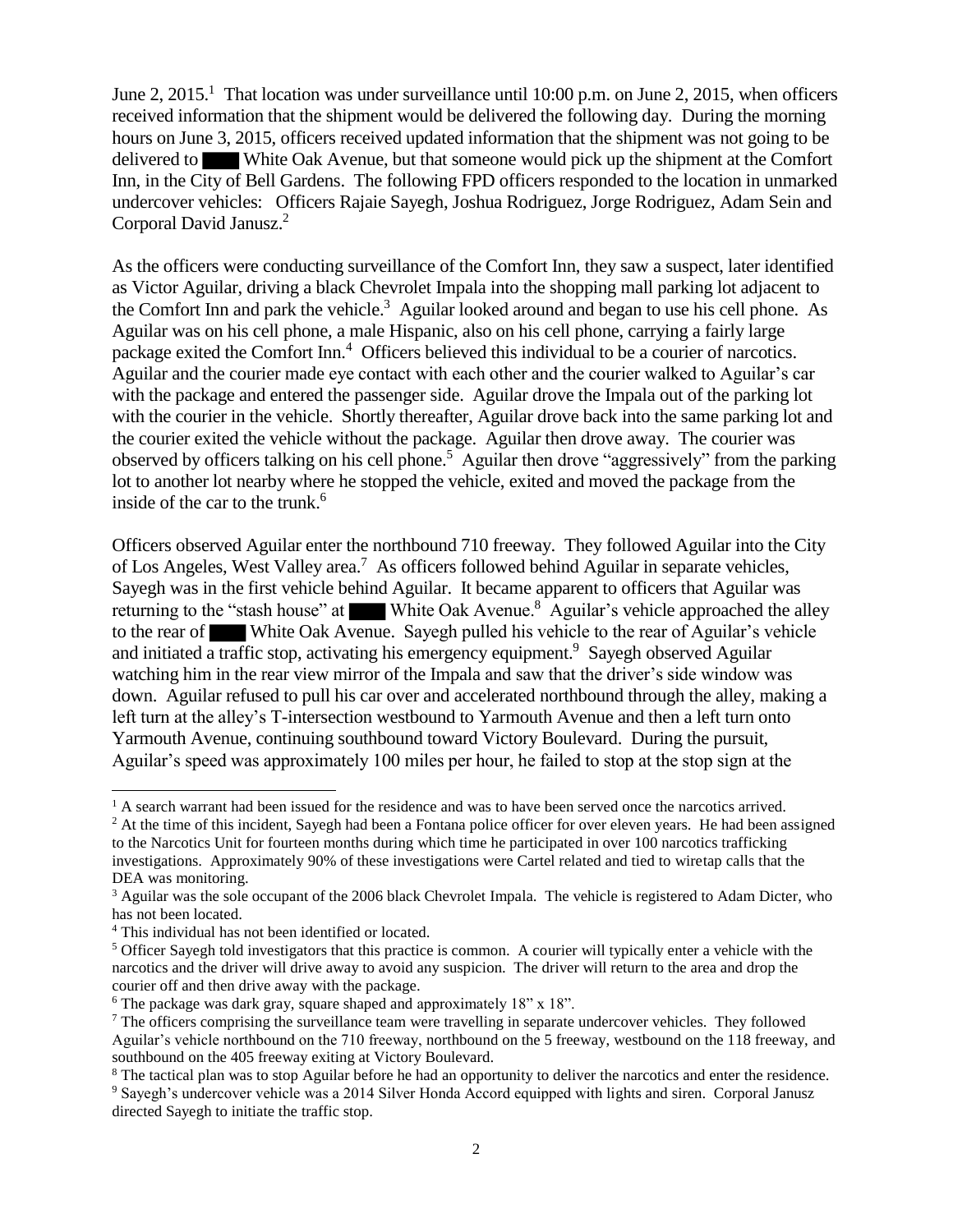intersection of Yarmouth Avenue and Kittridge Street, and he drove onto the concrete median on Victory Boulevard, side swiping a concrete light pole on the median. This caused severe damage to Aguilar's vehicle. Aguilar's vehicle came to rest on the wrong side of the street, facing west in the eastbound lanes of Victory Boulevard. Sayegh drove past Aguilar's vehicle and observed Aguilar, still in his vehicle and having problems opening the driver's side door due to the collision with the street lamp.

Sayegh parked his vehicle behind Aguilar's vehicle and they both exited their vehicles at the same time.<sup>10</sup> Sayegh shouted, "Police! Show me your hands!" Sayegh told investigators that Aguilar was reaching into his waistband "holding on to something." They made eye contact with each other and Sayegh drew his firearm. Sayegh stated, "Right away I thought this guy's got a gun." Sayegh had the feeling that Aguilar was conveying from his body language, "I'm the Cartel and I have a gun. If I go to jail I'm screwed."<sup>11</sup> Aguilar then turned southbound and ran, still holding something in his waistband. Aguilar ran southbound and jumped over a short residential cinderblock wall into the backyard of 6387 Yarmouth Avenue. Sayegh holstered his weapon and ran after Aguilar using the same path. Sayegh continued to shout "Police!" When Sayegh jumped into the backyard, he was between two sheds with limited visibility and did not see Aguilar. Sayegh drew his weapon fearing that Aguilar was lying in wait and was going to "take [him] (Sayegh) out."

As Sayegh passed between the sheds into the yard, he focused to his right on another building, a garage, which appeared to belong to the adjacent residence, but then heard movement to his left. Sayegh saw Aguilar stopped at the south property wall at the southeast corner of the property. Sayegh shouted, "Police! Show me your hands! Get your hands up!" Aguilar "turned with purpose" to face Sayegh and moved "aggressively" toward him. While moving toward Sayegh, Aguilar was reaching into his waistband and "hunkered down to get me into his sights." Sayegh told investigators that he thought Aguilar was going to "take [him] out" and that he (Sayegh) had no cover.<sup>12</sup> Sayegh told investigators that Aguilar made an aggressive movement toward him and removed from his pants what Sayegh thought was a gun. Aguilar raised his arm out in front of him holding what appeared to be a gun and "advanced on" Sayegh.<sup>13</sup> Sayegh then fired four rounds in Aguilar's direction.<sup>14</sup> Sayegh stated, "As I fired...happened so quickly...I was scared as hell.... He was able to throw whatever it was that he removed. I remember his hand - it was such a priority to him. He threw a black object that I thought was the weapon. It went up over his shoulder and I don't know where it landed." The investigation revealed that the black object that Aguilar tossed over his shoulder was a black LG brand cellular phone that was recovered over the fence.<sup>15</sup>

<sup>&</sup>lt;sup>10</sup> Sayegh was in plain clothes, but was wearing a tactical vest that had his name and "POLICE" embroidered on the right front, an embroidered badge on the left front and "POLICE" in large print on the back of the vest. He was armed with a department approved .40 caliber Smith and Wesson Glock, Model 22, semi-automatic pistol.

<sup>&</sup>lt;sup>11</sup> Sayegh told investigators that it is not uncommon for suspects that are transporting drugs to carry weapons since they are responsible for the drugs until they are delivered. Based on his experience, Sayegh opined that these suspects are less afraid of police and more afraid of the Mexican drug cartel.

 $12$  At this point, Sayegh was standing on a lawn with no cover.

<sup>&</sup>lt;sup>13</sup> Sayegh was unable to recall whether Aguilar raised his right arm or his left arm with the object in his hand that appeared to be a gun.

<sup>&</sup>lt;sup>14</sup> Four discharged .40 caliber Winchester cartridge casings were recovered from the rear yard of the residence at 6387 Yarmouth Avenue, consistent with Sayegh's statement that he fired four rounds.

<sup>&</sup>lt;sup>15</sup> The cell phone was black in color, front and back.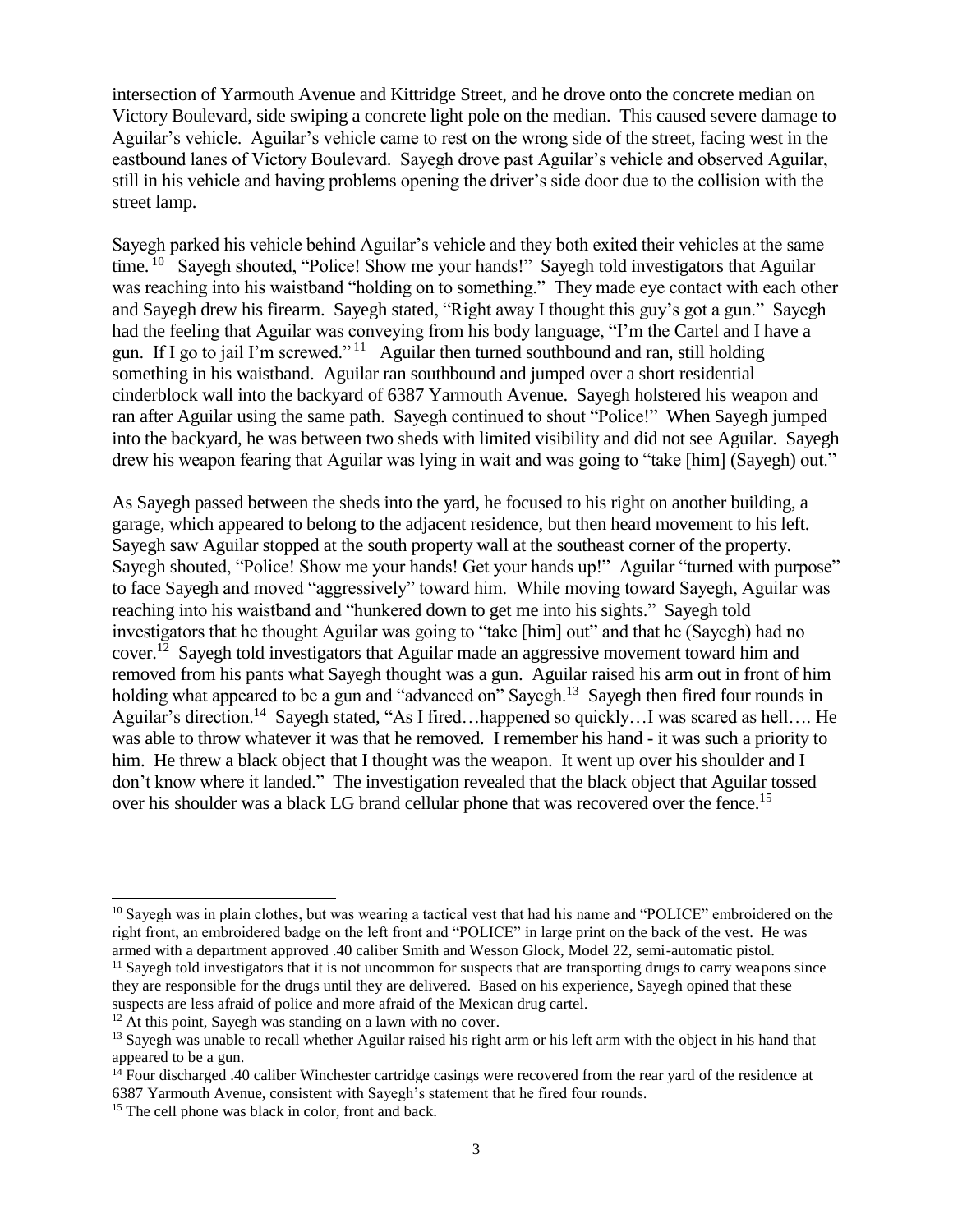Sayegh broadcast on his radio that he had been in an officer involved shooting and he needed medical services because the suspect had been shot.<sup>16</sup> FPD Officer Joshua Rodriguez was the first to arrive at the location and detained Aguilar. He saw Sayegh in the backyard of 6387 Yarmouth and jumped the fence into the yard. He contacted the homeowner at the location and used the house phone to call 9-1-1. Rodriguez made two attempts to call 9-1-1 and then handed the phone to Sayegh. Corporal Janusz arrived at the location and observed Rodriguez handcuffing Aguilar.

Los Angeles Fire Department Rescue Ambulance No. 83 responded to the scene and provided emergency medical aid to Aguilar for multiple gunshot wounds.<sup>17</sup> Aguilar was transported to Northridge Trauma Center.<sup>18</sup>

On June 26, 2015, Aguilar was discharged to California Health and Rehabilitation in Van Nuys. Detectives were advised that he was unable to speak. On July 9, 2015, detectives went back to California Health and Rehabilitation to interview Aguilar. He was sleeping and the charge nurse advised that he was still unable to speak, but now appeared to understand and could nod yes or no. On August 12, 2015, detectives again attempted to interview Aguilar at the same medical center where they found he was awake and alert but still unable to speak. He nodded in the affirmative or negative when asked simple questions. Detectives advised him that they would contact him when he was discharged for an interview and he nodded in the affirmative. Detectives were advised by medical personnel that Aguilar was improving and would be discharged soon, although he appeared to be confused at times. On September 30, 2015, detectives were advised that Aguilar was moved to a different area of the facility and was now able to wheel himself about in a wheelchair. He was still unable to speak clearly. On November 4, 2015, detectives called the facility and were advised that Aguilar left the hospital without permission on October 29, 2015, taking the wheelchair. At the time Aguilar was discovered missing from the facility, he was still suffering from a brain injury, was wearing a helmet, and only had movement on his right side. Medical personnel filed a Missing Persons Report with Los Angeles Police Department (LAPD). To date, Aguilar remains missing. LAPD Missing Persons Unit is continuing to attempt to locate him. A search of the Impala revealed approximately 2.5 kilograms of tar heroin concealed in the side lining of the trunk area.

## **LEGAL ANALYSIS**

California law permits the use of deadly force in self-defense or in the defense of others if it reasonably appears to the person claiming the right of self-defense or the defense of others that he actually and reasonably believed that he or others were in imminent danger of great bodily injury or death. Penal Code § 197; *People v. Randle* (2005) 35 Cal.4th 987, 994 (overruled on another ground in *People v. Chun* (2009) 45 Cal.4th 1172, 1201); *People v. Humphrey* (1996) 13 Cal.4th 1073, 1082; *see also,* CALCRIM No. 505.

<sup>&</sup>lt;sup>16</sup> Sayegh's broadcast was only received by FPD Narcotics Squad. The other officers were not present in the yard during the shooting and did not see the shooting. A civilian witness across the street saw the pursuit and subsequent crash but did not see the shooting. Another witness heard the crash and shots fired but saw nothing. The owner of the home at 6387 Yarmouth Avenue was in his bathroom at the time he heard a traffic collision. Approximately two minutes later he heard three gunshots in the area of his backyard. He did not see the shooting.

 $17$  Aguilar sustained one gunshot wound to the right side of his skull traveling front to back, a gunshot wound to his right upper torso, a gunshot wound to his left hip and a gunshot wound to his elbow.

<sup>&</sup>lt;sup>18</sup> Police were unable to identify Aguilar using all conventional methods including fingerprinting. He has no criminal record, no California Driver's License and no form of identification. Ultimately, Aguilar was identified by two women who have children with him.